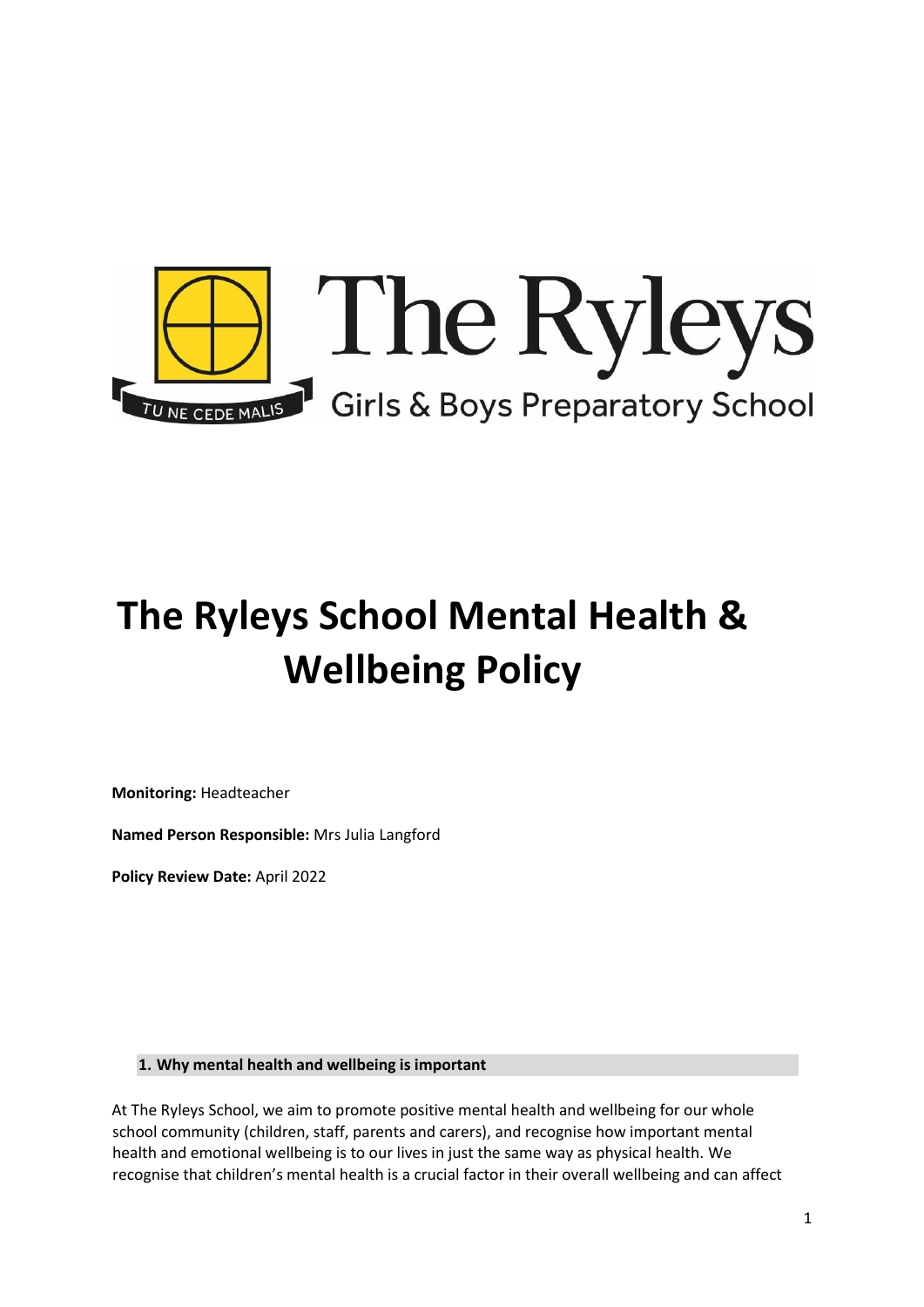their learning and achievement. All children will experience difficulties and challenges during their school career and some face significant life events. Mental health can have an enormous impact on quality of life, relationships and academic achievement. In many cases it is life-limiting.

The Department for Education (DfE) recognises that: "in order to help their children succeed; schools have a role to play in supporting them to be resilient and mentally healthy". Schools can be a place for children and young people to experience a nurturing and supportive environment that has the potential to develop self-esteem and give positive experiences for overcoming adversity and building resilience. For some, school will be a place of respite from difficult home lives and offer positive role models and relationships, which are critical in promoting children's wellbeing and can help engender a sense of belonging and community.

Our role in school is to ensure that children are able to manage times of change and stress, and that they are supported to reach their potential or access help when they need it. We also have a role to ensure that children learn about what they can do to maintain positive mental health, what affects their mental health, how they can help reduce the stigma surrounding mental health issues, and where they can go if they need help and support.

Our aim is to help develop the protective factors which build resilience to mental health problems and to be a school where:

- All children are valued.
- Children have a sense of belonging and feel safe.
- Children feel able to talk openly with trusted adults about their problems without feeling any stigma.
- Positive mental health is promoted and valued.
- Bullying is not tolerated.

In addition to children's wellbeing, we recognise the importance of promoting staff mental health and wellbeing.

# **2. Purpose of the policy**

This policy sets out:

- How we promote positive mental health.
- How we prevent mental health problems.
- How we identify and support children with mental health needs. How we train and support all staff to understand mental health issues and spot early warning signs to help prevent or address mental health problems
- Key information about some common mental health problems.
- Where parents, staff and children can get further advice and support.

#### **3. Definition of mental health and wellbeing**

We use the World Health Organisation's definition of mental health and wellbeing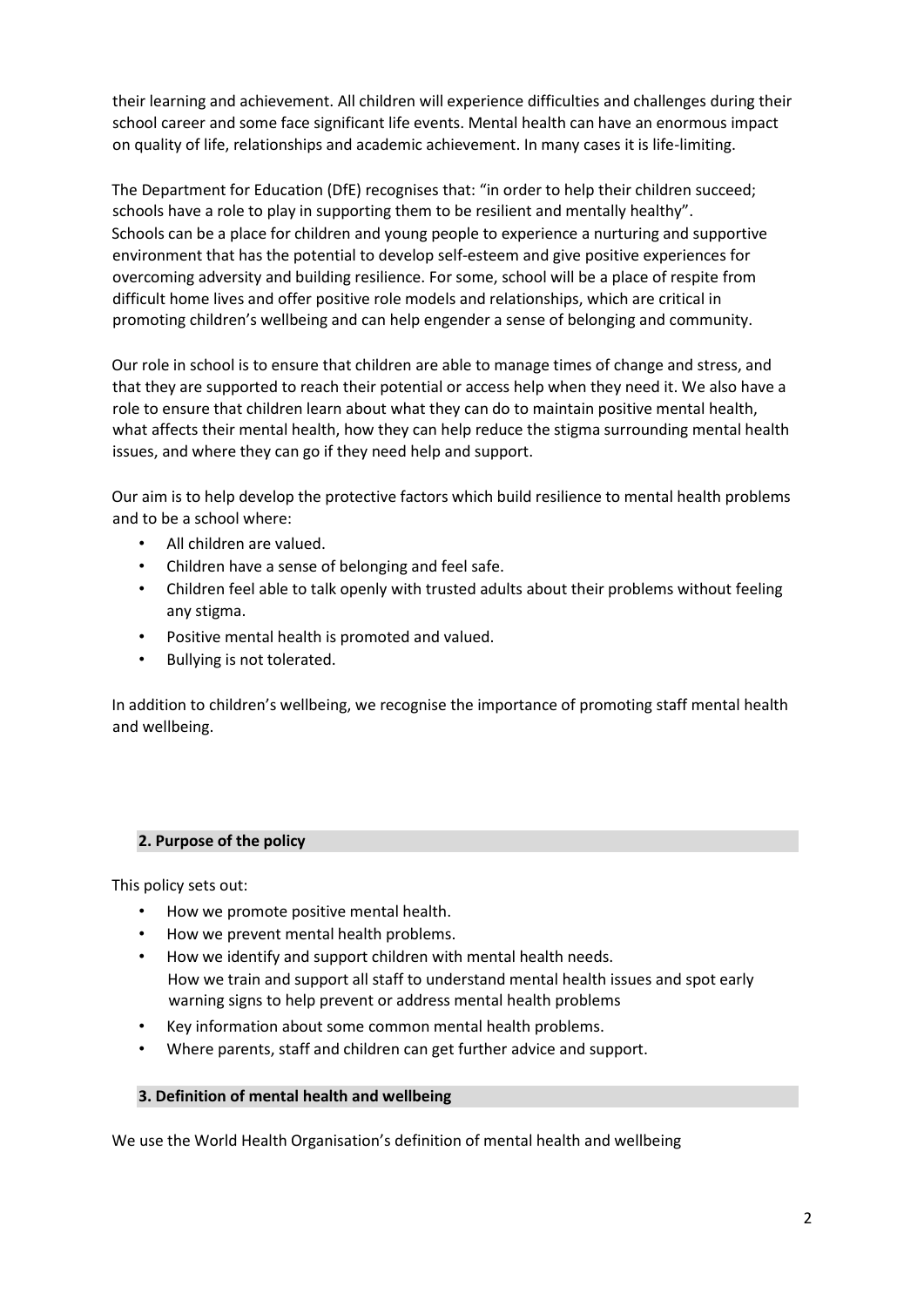*" a state of well-being in which every individual realises his or her own potential, can cope with the normal stresses of life, can work productively and fruitfully, and is able to make a contribution to her or his community".* 

Mental health and wellbeing is not just the absence of mental health problems. We want all children/young people to:

- feel confident in themselves.
- be able to express a range of emotions appropriately.
- be able to make and maintain positive relationships with others.
- cope with the stresses of everyday life.
- manage times of stress and be able to deal with change.
- learn and achieve.

## **4. How the policy was developed and who was consulted**

The policy was developed by the Headteacher, pastoral staff and SENCO, in consultation with children, staff, parents and carers via our survey regarding wellbeing in the school

In developing this policy we have taken account of:

- Children and Young People's Mental Health: State of the Nation 2016.
- Promoting children and young people's emotional health and wellbeing, Public Health England 2015.
- Preparing to teach about mental health, PSHE Association 2019.
- Mental Health and Behaviour in Schools, DfE 2014.
- Supporting children with medical conditions, DfE 2014.

# **5. Links to other policies**

This policy links to our policies on Safeguarding, Anti-Bullying, SEND and Equalities. Links with the School's Behaviour Policy are especially important because behaviour, whether it is disruptive, withdrawn, anxious, depressed or otherwise, may be related to an unmet mental health need.

#### **6. A whole school approach to promoting positive mental health**

We take a whole school approach to promoting positive mental health that aims to help children become more resilient, happy and successful and to prevent problems before they arise.

This encompasses seven aspects:

- 1. Creating an ethos, policies and behaviours that support mental health and resilience, and which everyone understands.
- 2. Helping children to develop social relationships, support each other and seek help when they need it.
- 3. Helping children to be resilient learners.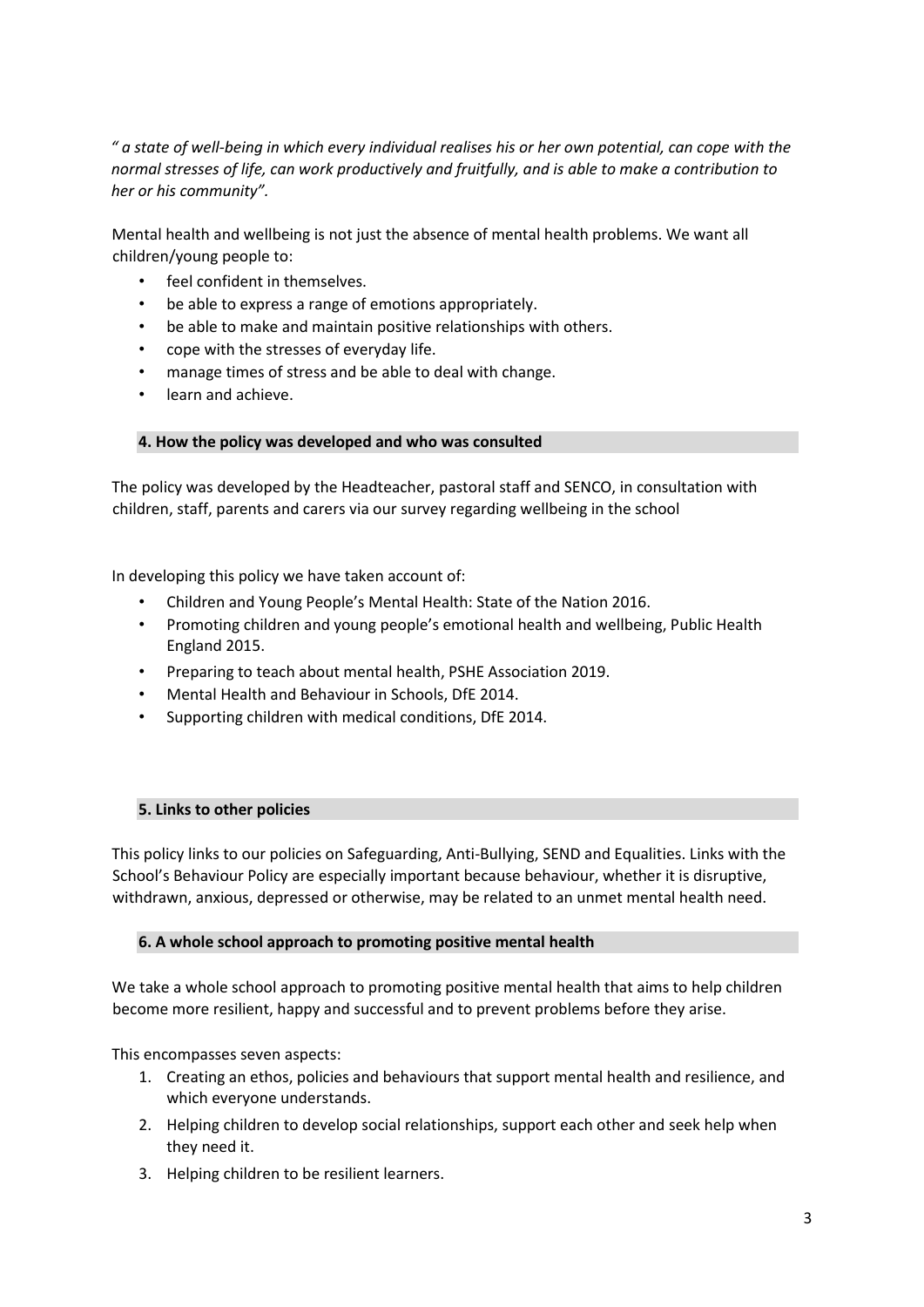- 4. Teaching children social and emotional skills and an awareness of mental health.
- 5. Early identification of children who have mental health needs and planning support to meet their needs, including working with specialist services.
- 6. Effectively working with parents and carers.
- 7. Supporting and training staff to develop their skills and their own resilience.

We also recognise the role that stigma can play in preventing understanding and awareness of mental health issues. We therefore aim to create an open and positive culture that encourages discussion and understanding of these issues.

# 7. **Staff roles and responsibilities, including those with specific responsibility**

We believe that all staff have a responsibility to promote positive mental health, and to understand about protective and risk factors for mental health. Some children will require additional help and all staff should have the skills to look out for any early warning signs of mental health problems and ensure that children with mental health needs get early intervention and the support they need.

All staff understand about possible risk factors that might make some children more likely to experience problems, such as: physical long-term illness, having a parent who has a mental health problem, death and loss, including loss of friendships, family breakdown and bullying. They should also understand the factors that protect children from adversity, such as self-esteem, communication and problem-solving skills, a sense of worth and belonging and emotional literacy *(see appendix 1 on risk and protective factors).*

Our Pastoral Leads for Social, Emotional & Mental Health Needs:

- Leads and works with other staff to coordinate whole school activities to promote positive mental health and wellbeing.
- Leads on PSHCE teaching about mental health.
- Provides advice and support to staff and organises training and updates.
- Is the first point of contact with mental health services, and makes individual referrals to them.

We recognise that many behaviours and emotional problems can be supported within the school environment, or with advice from external professionals. Some children will need more intensive support at times, and there are a range of mental health professionals and organisations that provide support to children with mental health needs and their families.

Sources of relevant support include:

- Our own Senior Leadership Team
- Our own Pastoral Leadership Team
- Our Safeguarding/Child Protection Lead
- School support staff employed to manage mental health needs of particular children
- Our SENCO who helps staff understand their responsibilities to children with special educational needs and disabilities (SEND), including children whose mental health problems mean they need special educational provision.
- 8. **Supporting children's positive mental health**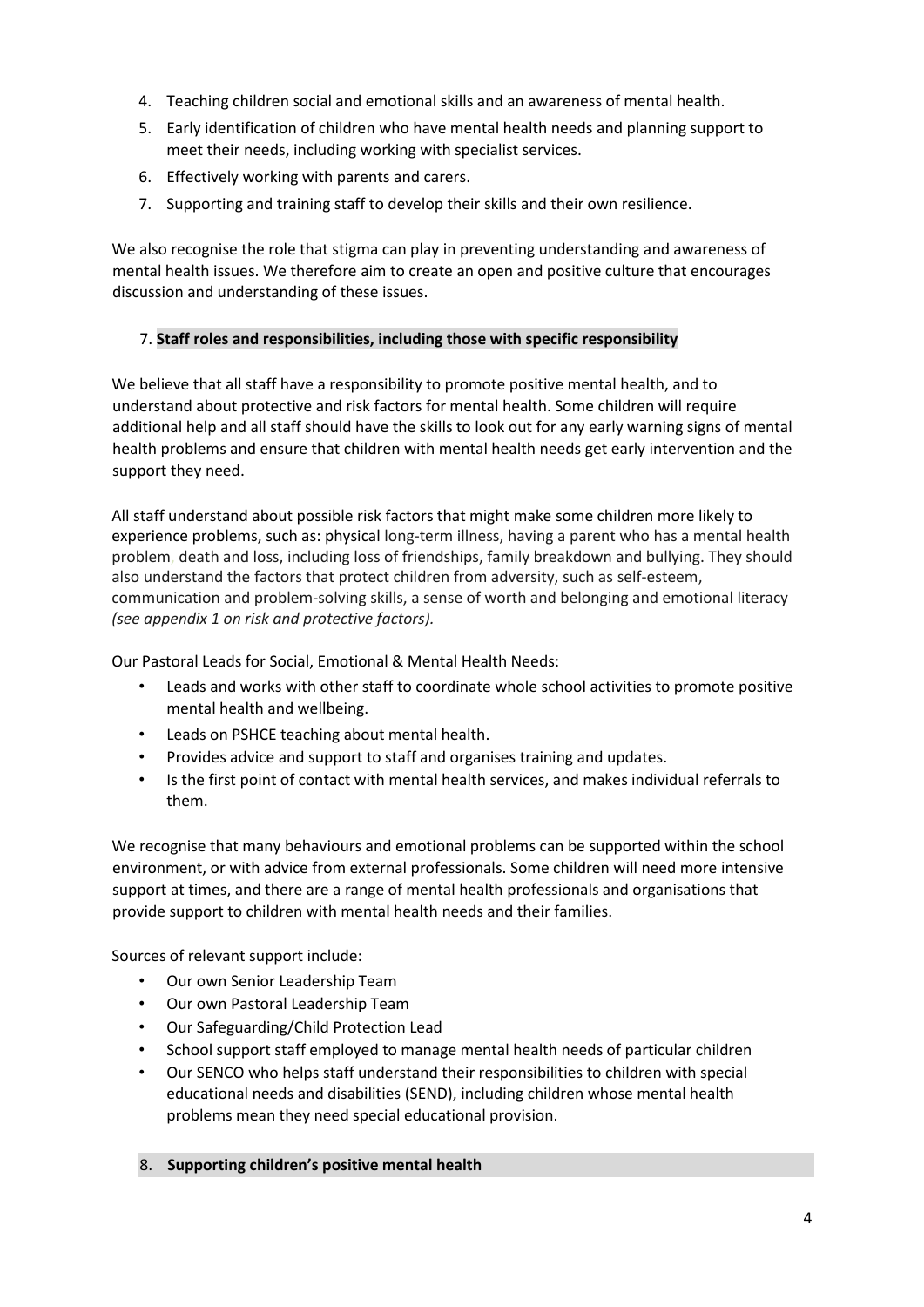We believe the school has a key role in promoting children positive mental health and helping to prevent mental health problems. Our school has developed a range of strategies and approaches including:

# *Pupil-led activities*

- Campaigns and assemblies to raise awareness of mental health.
- Peer mediation and peer mentoring children working together to solve problems and planned sessions where identified adults mentor a designated child
- Fizz kids a lunchtime group supporting younger children at lunchtime.

## *Transition programmes*

 Transition Programme to secondary schools which includes all Year 6 children having support a smooth transition to secondary school. From Year 2 to Year 3, supporting pupils to become more independent in and around school, and take greater responsibility for themselves.

## *Class activities*

- Children can be praised for certain duties, tasks or things they have done and have them celebrated in class recognised in assemblies and with house points and merits.
- Sharing box: a classroom box where children can discreetly share worries or concerns in class so that the teacher can respond to them and direct child to appropriate care and support
- Mental health awareness and teaching within the PSHCE programme
- Class discussions to increase emotional literacy, mindfulness and growth mindset sessions

#### *Whole school*

- Monthly personal development targets
- Displays and information around the school about positive mental health and where to go for help and support
- Child friendly anti bullying policy and child protection policy
- Visits from organisations such as NSPCC
- Whole school assemblies led by the Headteacher focusing on monthly personal development target along with age-specific assemblies for all year groups

#### *Small group activities*

- School council and eco group. Pupil voice.
- Prefects and peer mediators in each year group
- 'Open door' policy for pupils to access teacher support with any concern.
- Supervised Library available as an alternative to the main playground at breaktimes, for pupils to be able to have time out/quiet time if needed. Teachers nearby if needed.

#### *Teaching about mental health and emotional wellbeing*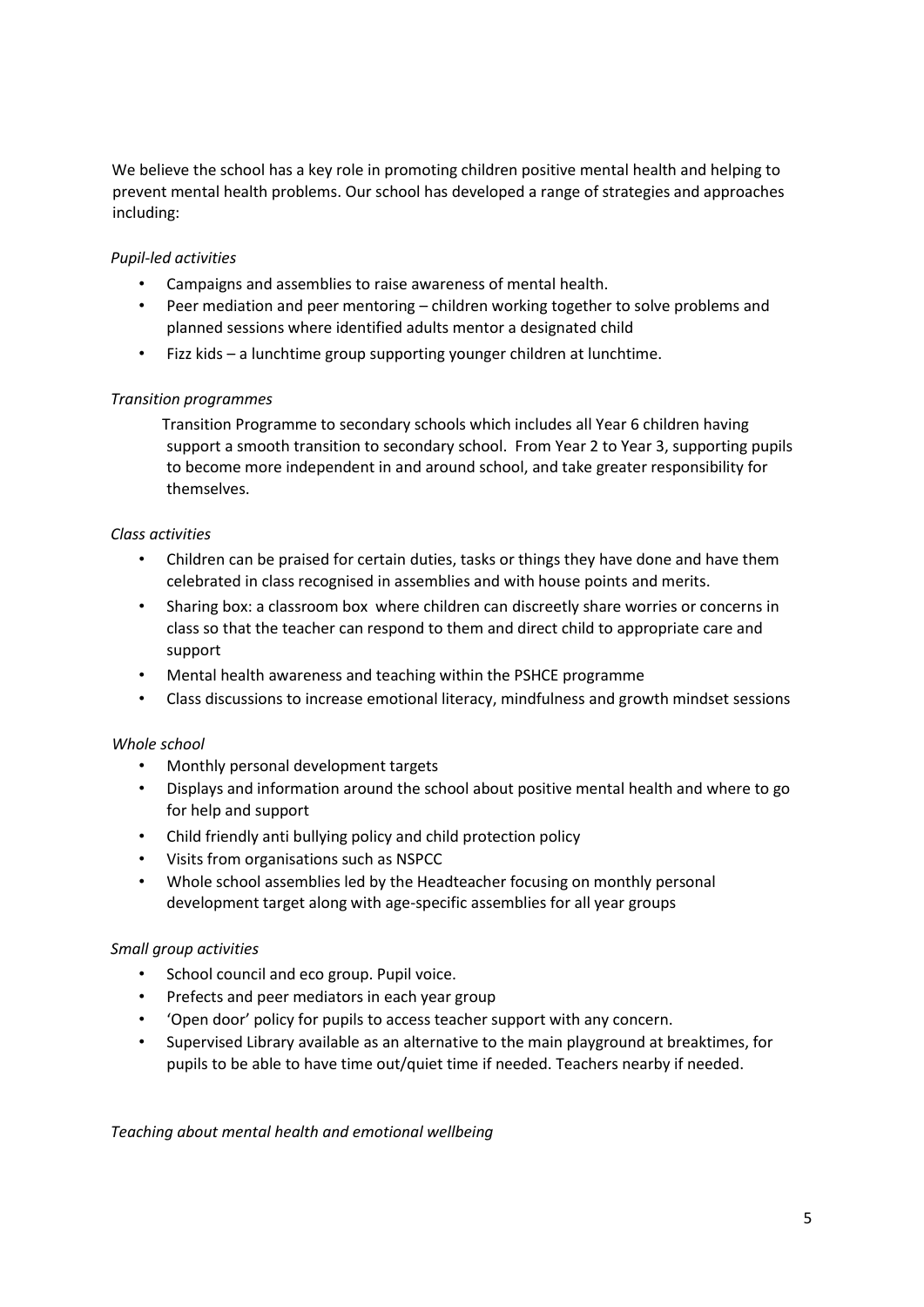Through PSHCE we teach the knowledge and social and emotional skills that will help children to be more resilient, understand about mental health and be less affected by the stigma of mental health problems.

# **EYFS & Pre Prep children learn:**

- To recognise, name and describe feelings including good and not so good feelings.
- Simple strategies for managing feelings.
- How their behaviour affects other people.
- About empathy and understanding other people's feelings.
- To cooperate and problem solve.
- To motivate themselves and persevere.
- How to calm down.
- About change and loss and the associated feelings (including moving home, losing toys, pets or friends).
- Who to go to if they are worried.
- About different types of teasing and bullying, that these are wrong and unacceptable.
- How to resist teasing or bullying, if they experience or witness it, whom to go to and how to get help.

# **Prep children learn:**

- What positively and negatively affects their mental and emotional health (including the media).
- Positive and healthy coping strategies.
- About good and not so good feelings.
- To describe the range and intensity of their feelings to others.
- To recognise and respond appropriately to a wide range of feelings in others.
- To recognise that they may experience conflicting emotions and when they might need to listen to their emotions or overcome them.
- About resilience.
- How to motivate themselves and bounce back if they fail at something.
- How to empathise and be supportive of others.
- About change, including transitions (between Key Stages and schools), loss, separation, divorce and bereavement.
- About the consequences of discrimination, teasing, bullying and aggressive behaviours (including online bullying, prejudice-based language), as well as how to respond and ask for help if they are victims of this themselves.
- About the importance of talking to someone and how to get help.

# **9. Identifying, referring and supporting children with mental health needs**

# **Our approach:**

- Provide a safe environment to enable children to express themselves and be listened to.
- Ensure the welfare and safety of children are paramount.
- Identify appropriate support for children based on their needs.
- Involve parents and carers when their child needs support.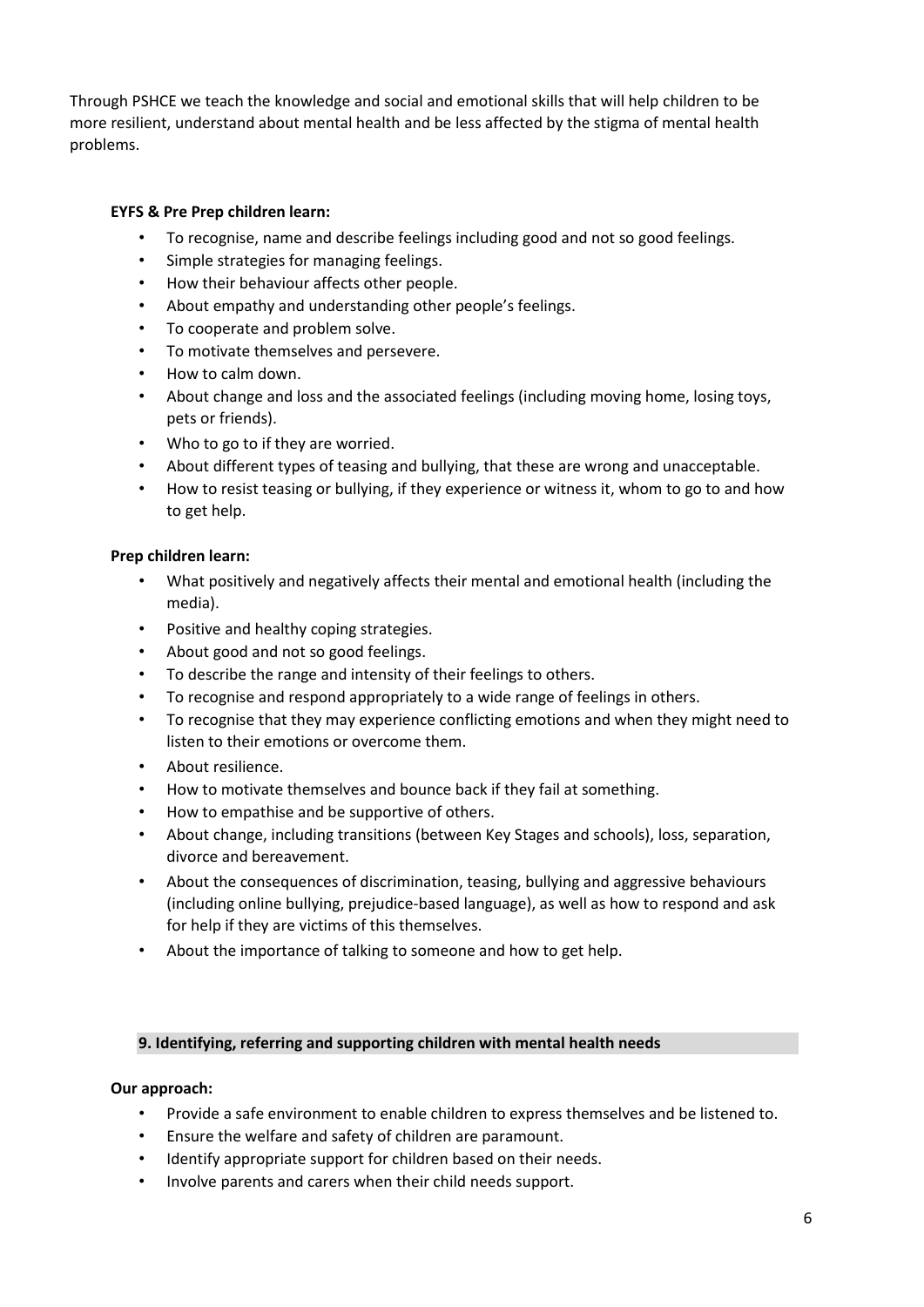- Involve children in the care and support they have.
- Monitor, review and evaluate the support with children and keep parents and carers updated.

# **Early Identification**

Our identification system involves a range of processes. We aim to identify children with mental health needs as early as possible to prevent things getting worse. We do this in different ways including:

- SDQ (Social Difficulty Questionnaires)
- Use of the House of Worries, House of Good Things, House of Dreams
- Children categorised using the pyramid model
- Analysing behaviour, exclusions, visits to the office regarding medical attention, attendance and sanctions.
- Using Leuven scales to identify children in EYFS who need support.
- Staff report concerns about individual children to the relevant lead persons.
- Sharing box in each class for children to raise concerns which are checked by the Class Teachers and Pastoral Lead.
- Pupil Progress Review meetings termly
- Weekly pupil meetings for staff to raise concerns.
- A parental information and health questionnaire on entry to the school.
- Gathering information from a previous school at transfer.
- Parental meetings in EYFS.
- Enabling children to raise concerns to any member of staff.
- Enabling parents and carers to raise concerns to any member of staff.

All staff at The Ryleys School have had training on the protective and risk factors (see Appendix 1), types of mental health needs (see Appendix 2) and signs that might mean a pupil is experiencing mental health problems. Any member of staff concerned about a pupil will take this seriously and talk to the Mental Health Lead or the SENCO.

These signs might include:

- Isolation from friends and family and becoming socially withdrawn.
- Changes in activity or mood or eating/sleeping habits.
- Falling academic achievement.
- Talking or joking about self-harm or suicide.
- Expressing feelings of failure, uselessness or loss of hope.
- Secretive behaviour.
- An increase in lateness or absenteeism.
- Not wanting to do PE or get changed for PE.
- Wearing long sleeves in hot weather.
- Drugs or alcohol misuse.
- Physical signs of harm that are repeated or appear non-accidental.
- Repeated physical pain or nausea with no evident cause.

Staff are aware that mental health needs, such as anxiety, might appear as non-compliant, disruptive or aggressive behaviour which could include problems with attention or hyperactivity.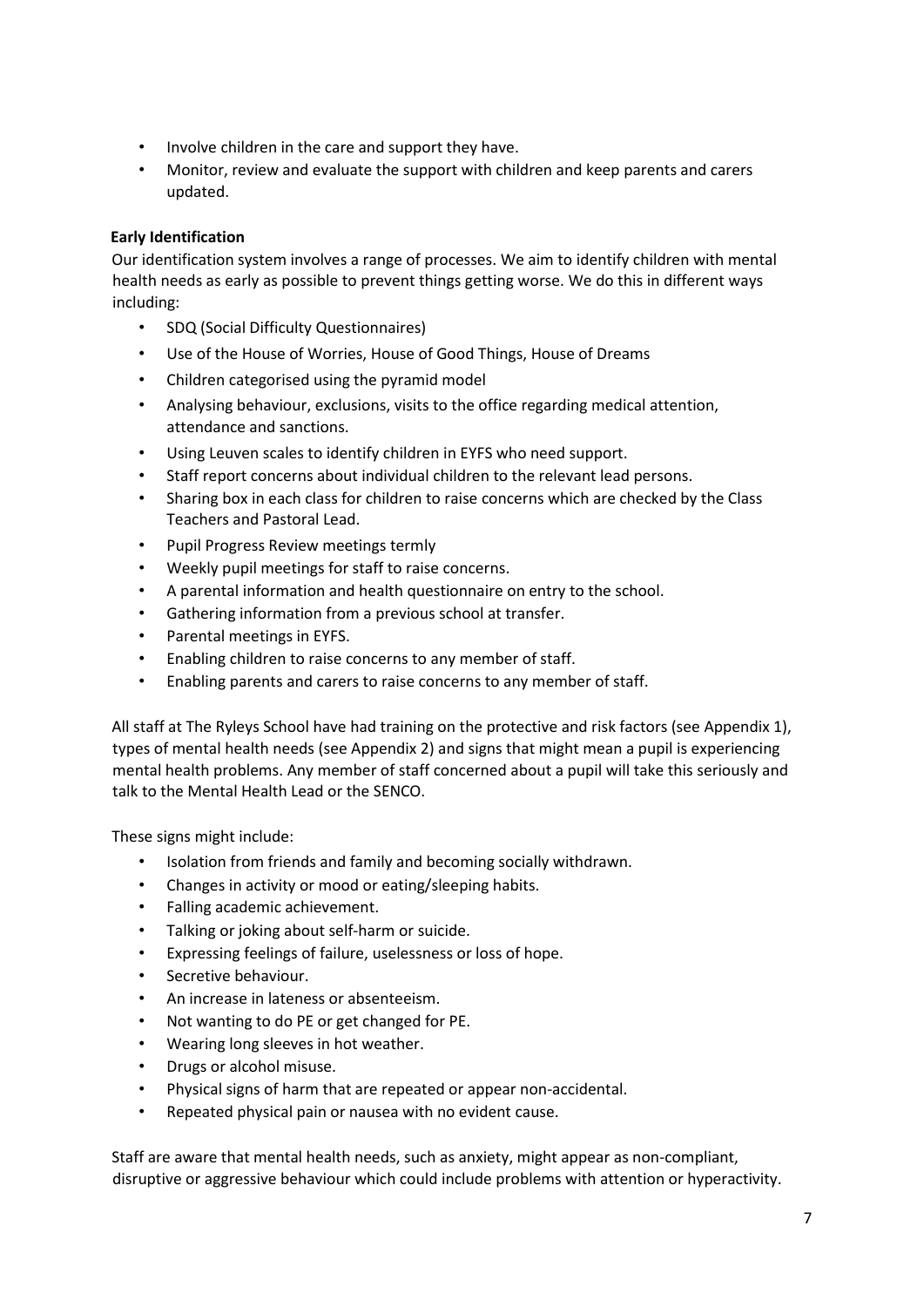This may be related to home problems, difficulties with learning, peer relationships or development.

If there is a concern that a pupil is in danger of immediate harm then the school's child protection procedures are followed. If there is a medical emergency then the school's procedures for medical emergencies are followed.

## **Disclosures by children and confidentiality**

We recognise how important it is that staff are calm, supportive and non-judgemental to children who disclose a concern about themselves or a friend. The emotional and physical safety of our children is paramount and staff listen rather than advise. Staff make it clear to children that the concern will be shared with the Pastoral Lead or the Safeguarding Lead and recorded, in order to provide appropriate support to the pupil.

All disclosures are recorded and held on the pupil's confidential file, including date, name of pupil and member of staff to whom they disclosed, summary of the disclosure and next steps.

## **Assessment, Interventions and Support**

All concerns are reported to the Pastoral Lead and recorded. We then implement our assessment system, which is based on levels of need to ensure that children get the support they need, either from within the School or from an external specialist service. Our aim is to put in place interventions as early as possible to prevent problems escalating.

| <b>Need</b><br>The level of need is based on<br>discussions at the regular<br>Inclusion meetings/panel with<br>key members of staff and<br>involves parents and children | Evidence-based Intervention and<br><b>Support-the kinds of intervention</b><br>and support provided will be<br>decided in consultation with key<br>members of<br>staff, parents and children<br>For example                                                                                                                                                                                             | <b>Monitoring</b>                                                                                                                                                                                                                                                                                               |
|--------------------------------------------------------------------------------------------------------------------------------------------------------------------------|---------------------------------------------------------------------------------------------------------------------------------------------------------------------------------------------------------------------------------------------------------------------------------------------------------------------------------------------------------------------------------------------------------|-----------------------------------------------------------------------------------------------------------------------------------------------------------------------------------------------------------------------------------------------------------------------------------------------------------------|
| Highest need                                                                                                                                                             | CAMHS-assessment, 1:1 or family<br>support or treatment,<br>consultation with school staff and<br>other agencies<br>Other External agency support<br>Other interventions e.g. art<br>therapy.<br>If the school, professionals and/or<br>parents conclude that a statutory<br>education, health and care<br>assessment is required, we refer<br>to the SEND policy and SEN School<br>Information Report. | All children needing targeted<br>individualised support will<br>have an individual plan<br>drawn up setting out<br>The needs of the<br>children<br>How the pupil will be<br>$\bullet$<br>supported<br>Actions to provide<br>that support<br>Any special<br>requirements.<br>Children and<br>parents/carers will |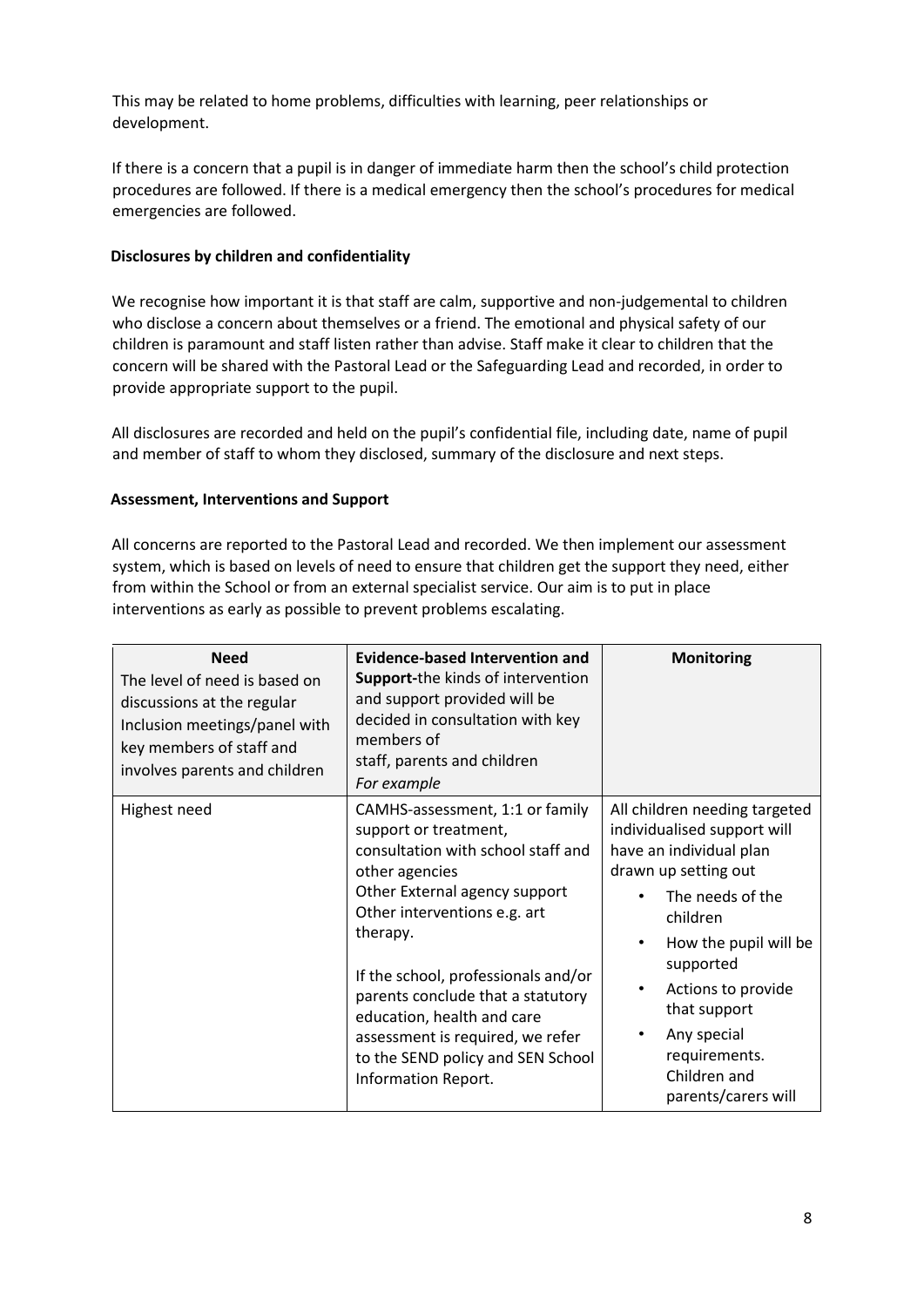| Some need | Access to in school pastoral team,<br>SEND team, 1:1 intervention,<br>small group intervention, skills for<br>life/wellbeing programmes | be involved in the<br>plan. The plan and<br>interventions are<br>monitored, reviewed<br>and evaluated to<br>assess the impact<br>e.g. through a pre<br>and post SDQ and if<br>needed a different<br>kind of support can<br>be provided.<br>The Care Plan is overseen by<br>the Pastoral Lead and SENCO |
|-----------|-----------------------------------------------------------------------------------------------------------------------------------------|--------------------------------------------------------------------------------------------------------------------------------------------------------------------------------------------------------------------------------------------------------------------------------------------------------|
| Low need  | General support<br>E.g. class teacher/TA,                                                                                               |                                                                                                                                                                                                                                                                                                        |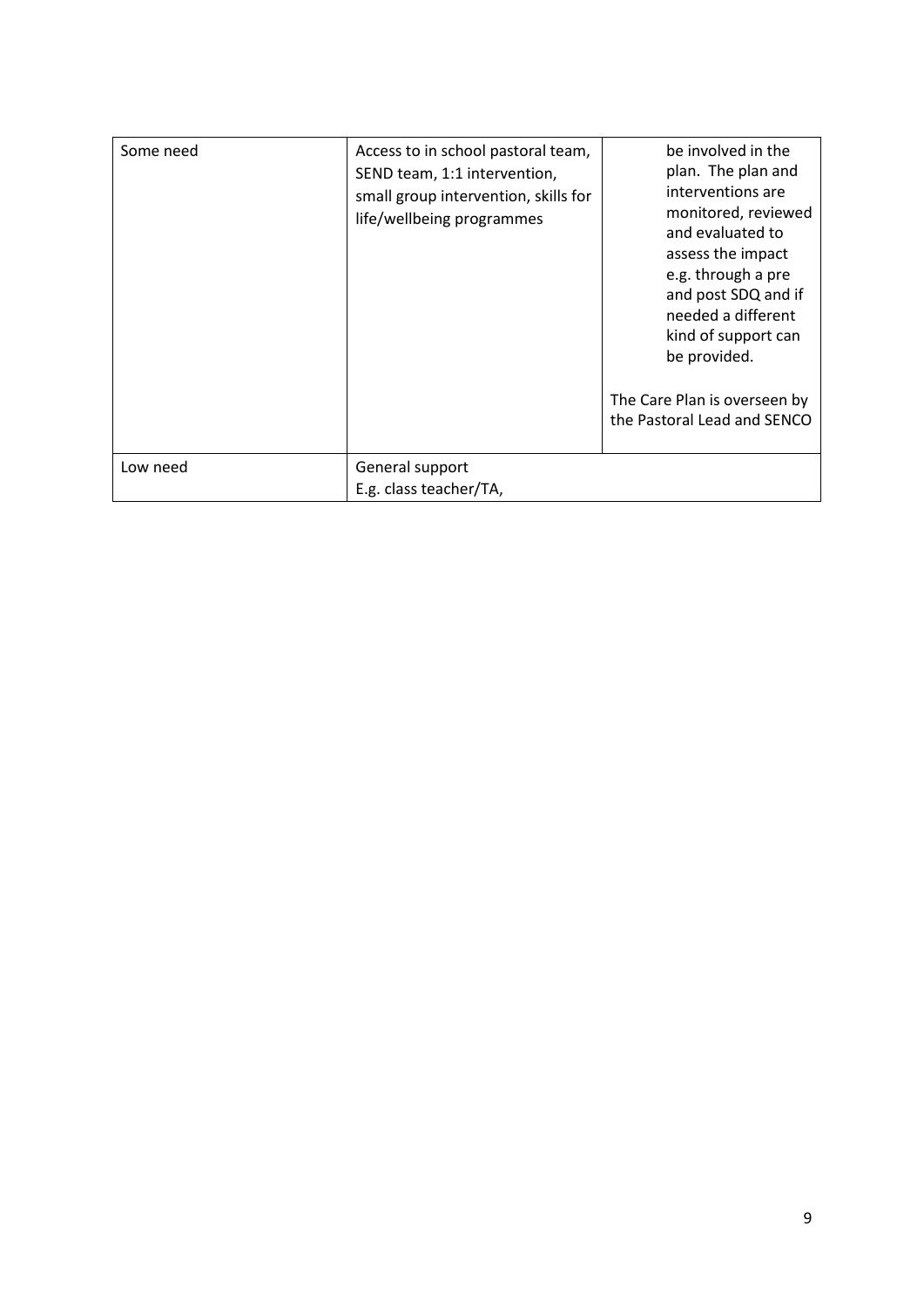## **Support for friends**

We recognise that when a pupil is experiencing mental health problems it can be challenging for their friends, who often want to help them but are not sure the best thing to do and can also be emotionally affected. In the case of eating disorders and self-harm, it is possible that friends may learn unhealthy coping strategies from each other, and we will consider on a case by case basis what support might be appropriate including one to one and group support.

We will involve the pupil who is suffering and their parents and consider what is helpful for friends to know and what they should not be told, how they can best support, things they should avoid doing/saying which may inadvertently cause upset and warning signs that their friend needs help.

We will also make information available about where and how to access information and support for themselves and healthy ways of coping with the difficult emotions they may be feeling.

## **Support for children after inpatient treatment**

We recognise that some children will need ongoing support and the Pastoral Lead will meet with children on a regular basis. We are careful not to "label" children with diagnoses without prior and sensitive consultation with family/carers and other relevant professionals.

We have a duty of care to support children and will seek advice from medical staff and mental health professionals on the best way to support children. We will carry out a risk assessment and produce a plan to support children to re-integrate successfully back to school.

When a child leaves an inpatient provision and is transitioning back to school, we discuss what needs to happen so the transition will be smooth and positive.

# **10. Working with specialist services to get swift access to the right specialist support and treatment**

In some cases, a pupil's mental health needs require support from a specialist service. These might include anxiety, depression, self-harm and eating disorders.

We have access to a range of specialist services and during the support will have regular contact with the service to review the support and consider next steps, as part of monitoring the children's individual plan.

School referrals to a specialist service will be made by the SENCO following the assessment process and in consultation with the pupil and his/her parents and carers. Referrals will only go ahead with the consent of the pupil and parent/carer and when it is the most appropriate support for the pupil's specific needs.

| <b>Main Specialist Service</b>                        | <b>Referral process</b>                      |
|-------------------------------------------------------|----------------------------------------------|
| Child and Adolescent Mental Health<br>Service (CAMHS) | Accessed through school, GP or self-referral |
| <b>Educational Psychologist</b>                       | Accessed through the SENCO                   |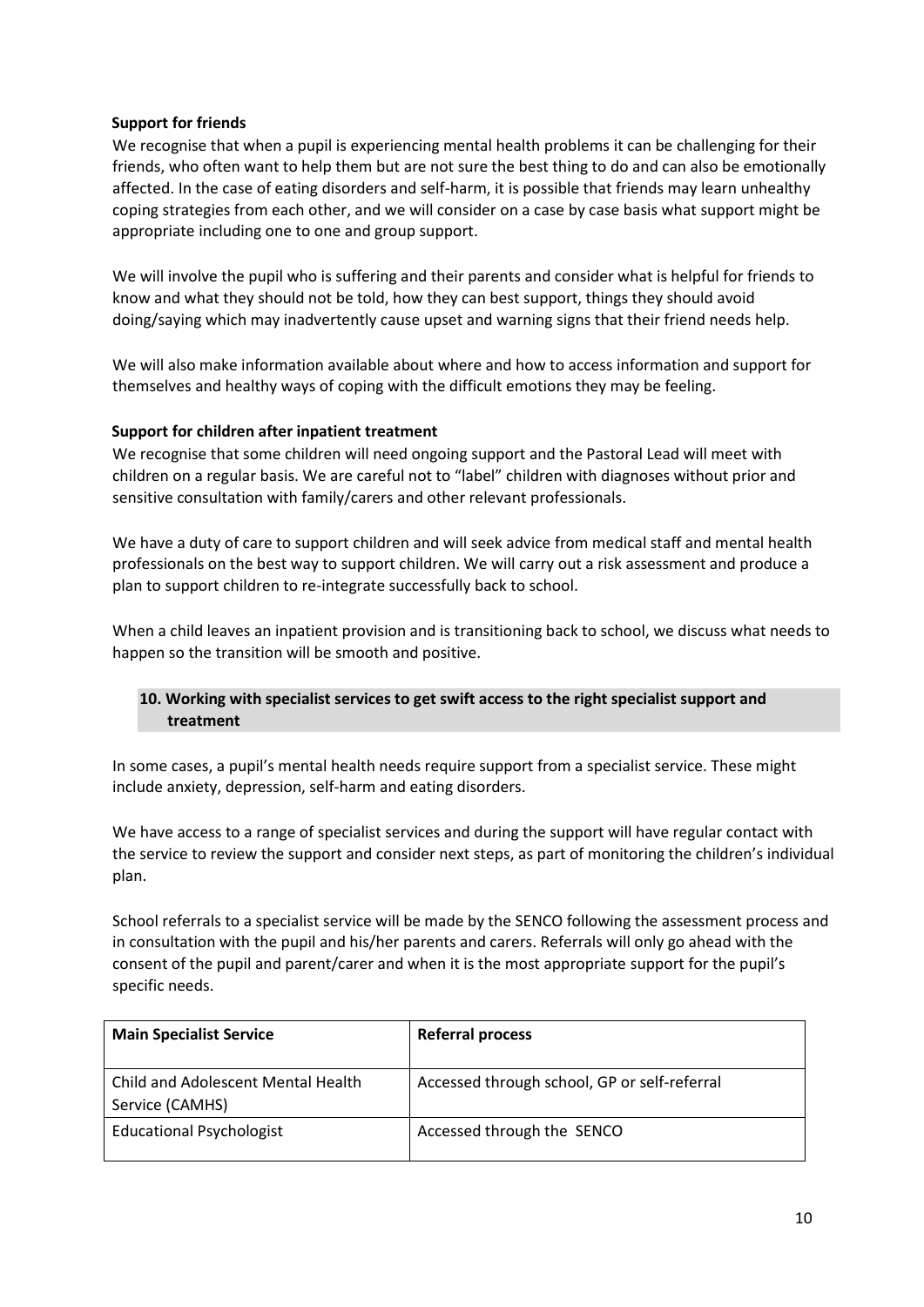## **SEND and mental health**

Persistent mental health problems may lead to children having significantly greater difficulty in learning than the majority of those of the same age. In some cases, the child may benefit from being identified as having a special educational need (SEN).

## **11. Involving parents and carers**

## *Promoting mental health*

We recognise the important role parents and carers have in promoting and supporting the mental health and wellbeing of their children, and in particular supporting children who do have mental health needs.

On first entry to the school, our parent's meeting includes a discussion on the importance of positive mental health for learning. We ask parents to inform us of any mental health needs their child has and any issues that they think might have an impact on their child's mental health and wellbeing, based on a list of risk factors pertaining to the child or family *(see appendix 1)*. It is very helpful if parents and carers can share information with the school so that we can better support their child from the outset. All information will be treated in confidence.

To support parents and carers:

- We organise a range of activities such as workshops on protective and risk factors for wellbeing.
- We provide information on the website on mental health issues, wellbeing, parenting programmes and have produced leaflets for parents on mental health and resilience, which can be accessed on the school website. The information includes who parents can talk to if they have concerns about their own child or a friend of their child and where parents can access support for themselves.
- We include the mental health topics that are taught in the PSHCE curriculum section on the school website

#### *Supporting parents and carers with children with mental health needs*

We are aware that parents and carers react in different ways to knowing their child has a mental health problem and we will be sensitive and supportive. We also aim to reassure by explaining that mental health problems are common, that the school has experience of working with similar issues and that help and advice are available.

When a concern has been raised, the school will:

- Contact parents and carers and meet with them (*In almost all cases, parents and carers will be involved in their children's interventions, although there may be circumstances when this may not happen, such as where child protection issues are identified.)*
- Offer information to take away and places to seek further information
- Be available for follow up calls.
- Make a record of the meeting.
- Agree a mental health plan including clear next steps.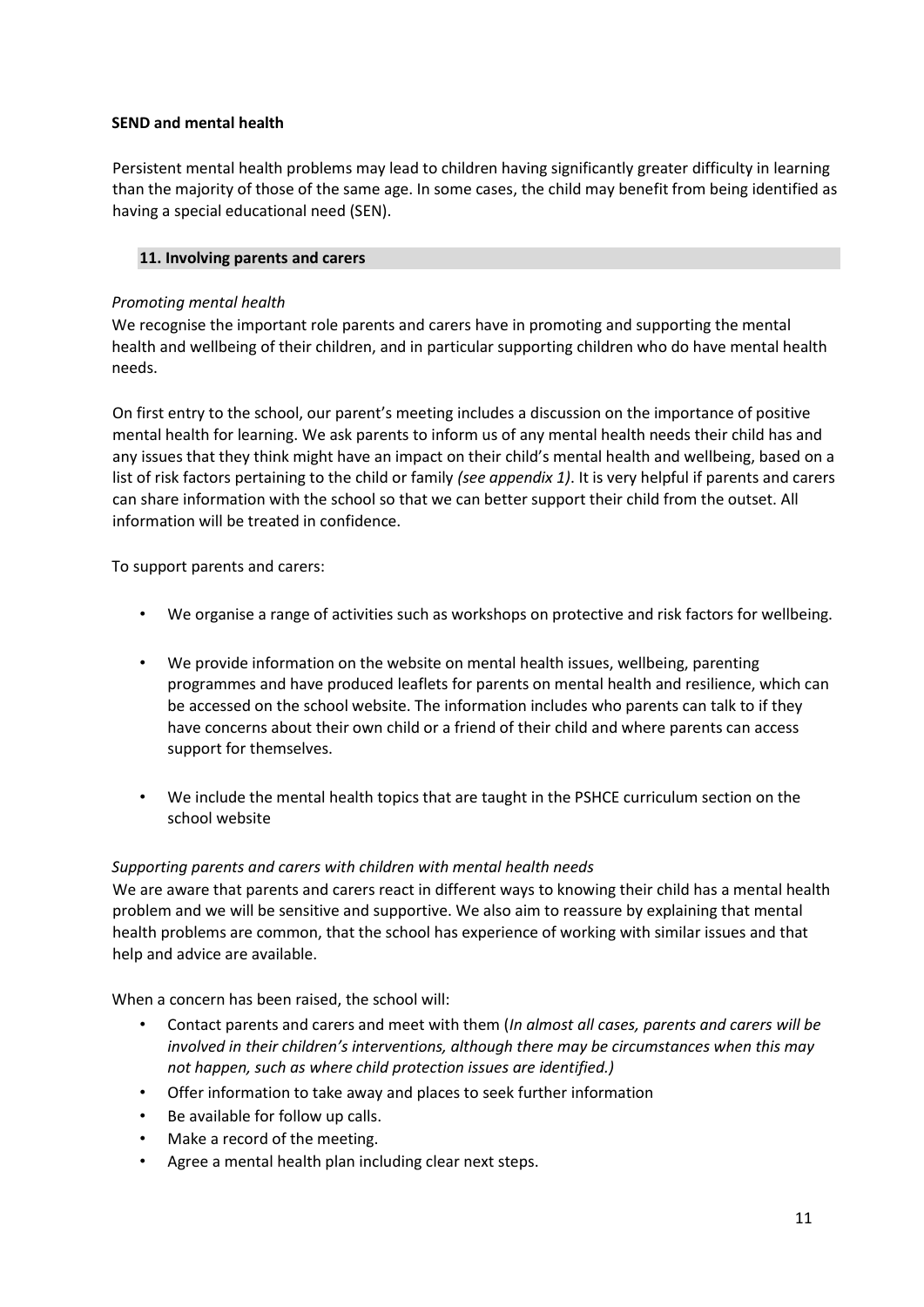- Discuss how parents and carers can support their child.
- Keep parents and carers up to date and fully informed of decisions about the support and interventions provided.

Parents and carers will always be informed if their child is at risk of danger and children may choose to tell their parents and carers themselves. We give children the option of informing their parents and carers about their mental health needs for themselves or of accompanying and supporting them to do so.

We make every effort to support parents and carers to access services where appropriate. Our primary concern is the children, and in the rare event that parents and carers are not accessing services we will seek advice from the Local Authority. We also provide information for parents and carers to access support for their own mental health needs.

# **12. Involving children**

Pupils designated to be peer mediators and to lead on whole school campaigns on health and wellbeing.

We seek pupil's views about our approach, curriculum and in promoting whole school mental health activities.

We always seek feedback from children who have had support to help improve that support and the services they received.

# **13. Supporting and training staff**

We want all staff to be confident in their knowledge of mental health and wellbeing and to be able to promote positive mental health and wellbeing, identify mental health needs early in children and know what to do and where to get help. Staff have participated in mental health and wellbeing training and are actively involved in achieving accreditation for the Wellbeing Award for Schools.

Supporting and promoting the mental health and wellbeing of staff is an essential component of a healthy school and we promote opportunities to maintain a healthy work life balance and wellbeing by providing double the amount of non-contact time to help reduce the workload and a bonus day off that can be taken during term time.

# **14. Monitoring and Evaluation**

The mental health and wellbeing policy is on the school website and hard copies are available to parents and carers from the school office.

The policy is monitored at regular intervals and involves staff with a responsibility for mental health, including specialist services supporting the school and governors.

Appendices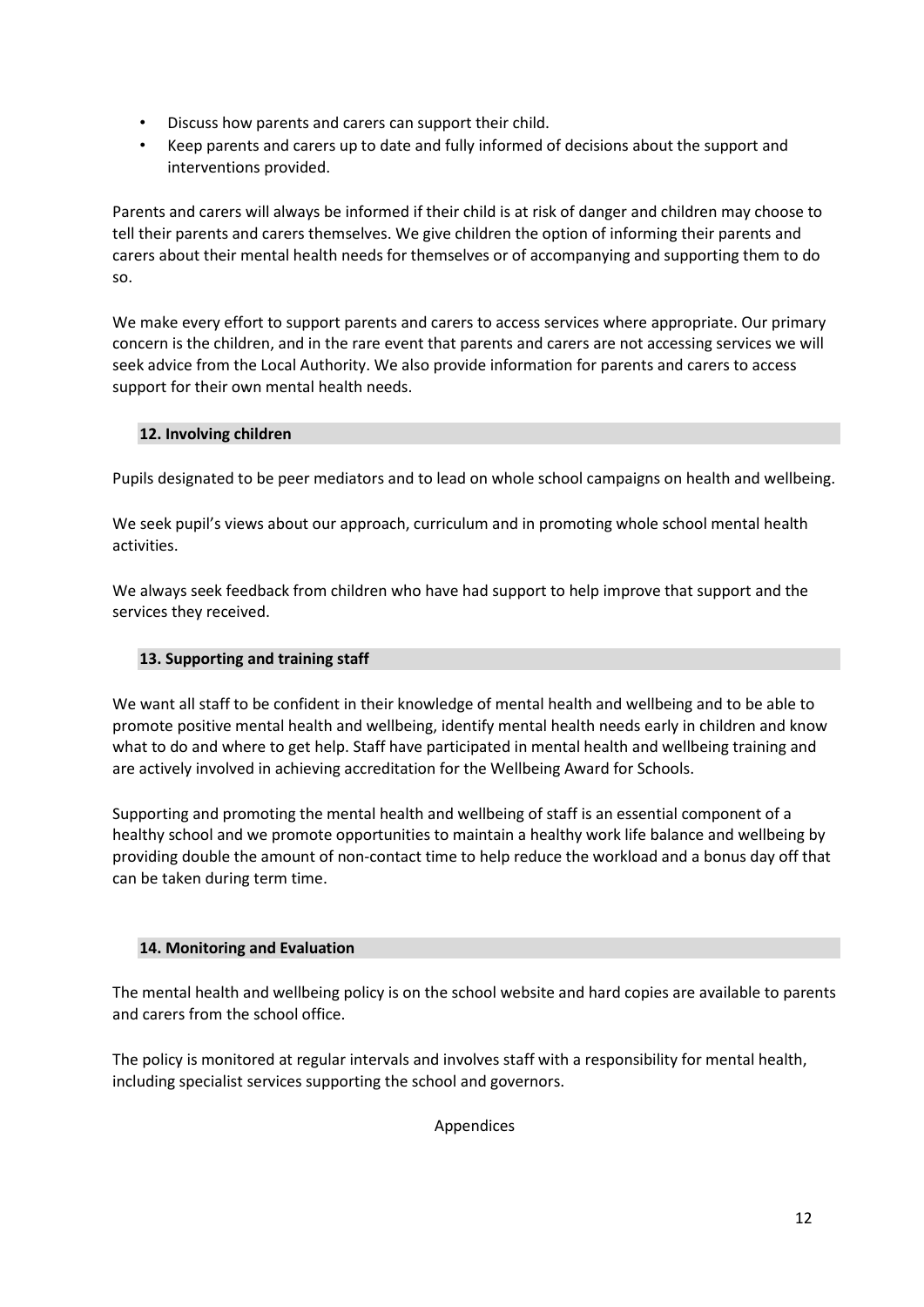|               | <b>Risk Factors</b>                                                                                                                                                                                                                                                                                                                                                                                                                                                                                                        | <b>Protective Factors</b>                                                                                                                                                                                                                                                                                                                                                                                              |
|---------------|----------------------------------------------------------------------------------------------------------------------------------------------------------------------------------------------------------------------------------------------------------------------------------------------------------------------------------------------------------------------------------------------------------------------------------------------------------------------------------------------------------------------------|------------------------------------------------------------------------------------------------------------------------------------------------------------------------------------------------------------------------------------------------------------------------------------------------------------------------------------------------------------------------------------------------------------------------|
| In the Child  | <b>Genetic influences</b><br>Specific development delay<br>٠<br><b>Communication difficulties</b><br>٠<br>Physical illness<br>Academic failure<br>Low self-esteem<br><b>SEND</b>                                                                                                                                                                                                                                                                                                                                           | Being female (in younger<br>٠<br>children)<br>Secure attachment experience<br>٠<br>Outgoing temperament as an<br>infant<br>Good communication skills,<br>٠<br>sociability<br>Being a planner and having a<br>belief in control<br>Humour<br>٠<br>Problem solving skills and a<br>٠<br>positive attitude<br>Experiences of success and<br>$\bullet$<br>achievement<br>Faith or spirituality<br>٠<br>Capacity to reflect |
| In the Family | Overt parental conflict including<br>$\bullet$<br>domestic violence<br>Family breakdown (including<br>$\bullet$<br>where children are taken into<br>care or adopted)<br>Inconsistent or unclear<br>discipline<br>Hostile and rejecting relationships<br>Failure to adapt to a child's<br>$\bullet$<br>changing needs<br>Physical, sexual, emotional abuse<br>or neglect<br>Parental psychiatric illness<br>Parental criminality, alcoholism or<br>personality disorder<br>Death and loss - including loss of<br>friendship | At least one good parent-child<br>$\bullet$<br>relationship (or one supportive<br>adult)<br>Affection<br>Clear, consistent discipline<br>Support for education<br>$\bullet$<br>Supportive long term<br>$\bullet$<br>relationship or the absence of<br>severe discord                                                                                                                                                   |

*Appendix 1 Protective and Risk factors (adapted from Mental Health and Behaviour DfE March 2016)*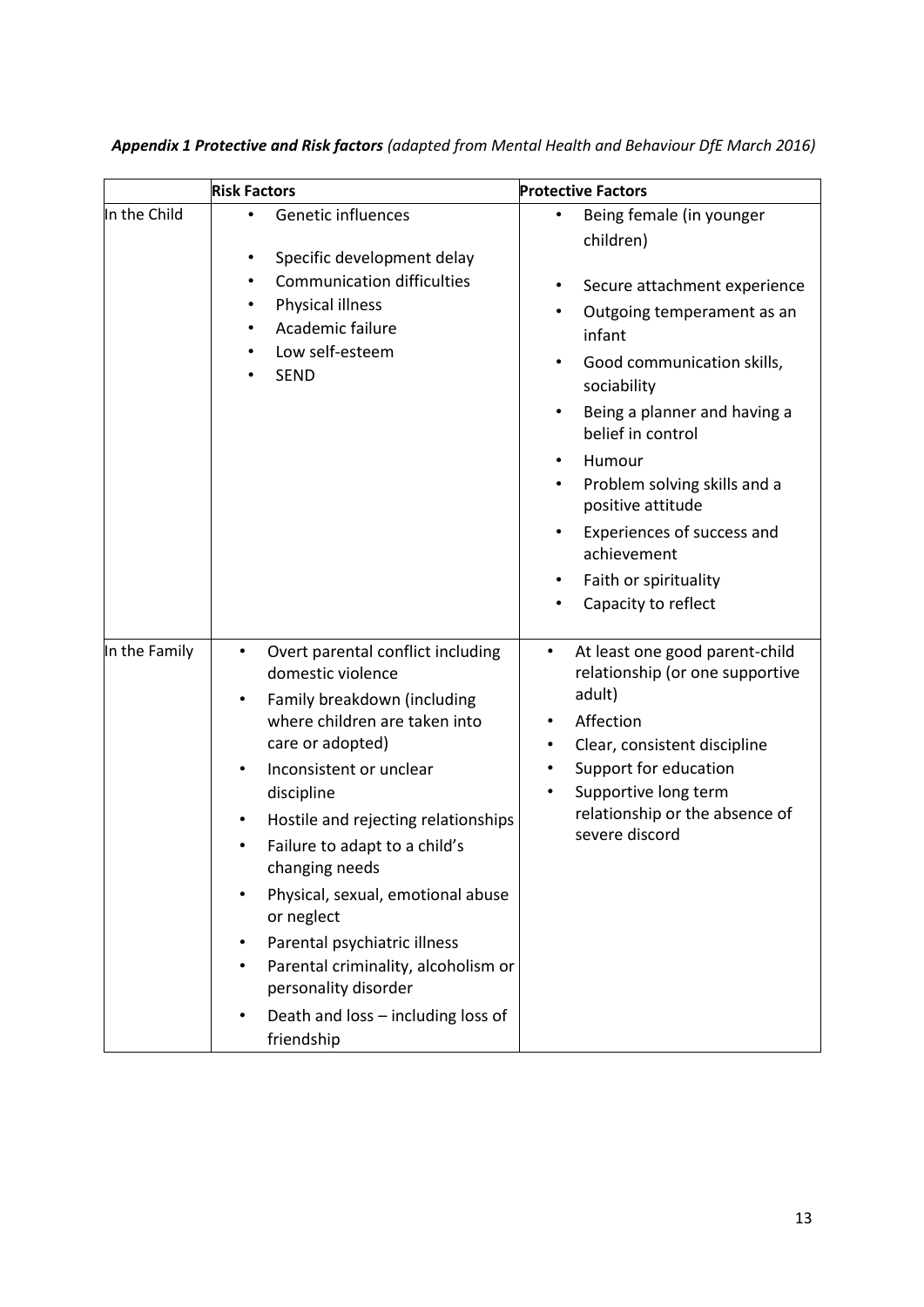| In the<br>School    | <b>Bullying</b><br>٠<br>Discrimination<br>Breakdown in or lack of positive<br>٠<br>friendships<br>Negative peer influences<br>$\bullet$<br>Peer pressure                         | Clear policies on behaviour and<br>$\bullet$<br>bullying<br>'Open door' policy for children to<br>raise problems<br>A whole-school approach to<br>٠<br>promoting good mental health                                                                                      |
|---------------------|----------------------------------------------------------------------------------------------------------------------------------------------------------------------------------|--------------------------------------------------------------------------------------------------------------------------------------------------------------------------------------------------------------------------------------------------------------------------|
|                     | Poor pupil to teacher<br>relationships                                                                                                                                           | Positive classroom<br>management<br>A sense of belonging<br>Positive peer influences                                                                                                                                                                                     |
| In the<br>Community | Socio-economic<br>disadvantage<br>Homelessness<br>Disaster, accidents, war or<br>$\bullet$<br>other overwhelming<br>events<br>Discrimination<br>Other significant life<br>events | Wider supportive<br>$\bullet$<br>network<br>Good housing<br>High standard of living<br>High morale school with<br>positive policies for<br>behaviour, attitudes and<br>anti-bullying<br>Opportunities for valued<br>social roles<br>Range of sport/leisure<br>activities |

# *Appendix 2 Specific mental health needs most commonly seen in school-aged children*

For information see Annex C Main Types of Mental Health Needs Mental Health and Behaviour in School DfE March 2016 <https://www.gov.uk/government/publications/mental-health-and-behaviour-in-schools--2>

Annex C includes definitions, signs and symptoms and suggested interventions for

- Anxiety (including panic attacks, phobias and Obsessive Compulsive Disorder OCD)
- Depression
- Eating Disorders
- Substance Misuse
- Self Harm

#### *Appendix 3 Where to get information and support*

*For support on specific mental health needs*  Anxiety U[K www.anxietyuk.org.uk](http://www.anxietyuk.org.uk/) OCD UK [www.ocduk.org](http://www.ocduk.org/) Depression Alliance [www.depressoinalliance.org](http://www.depressoinalliance.org/) Eating Disorder[s www.b-eat.co.uk](http://www.b-eat.co.uk/) and [www.inourhands.com](http://www.inourhands.com/)